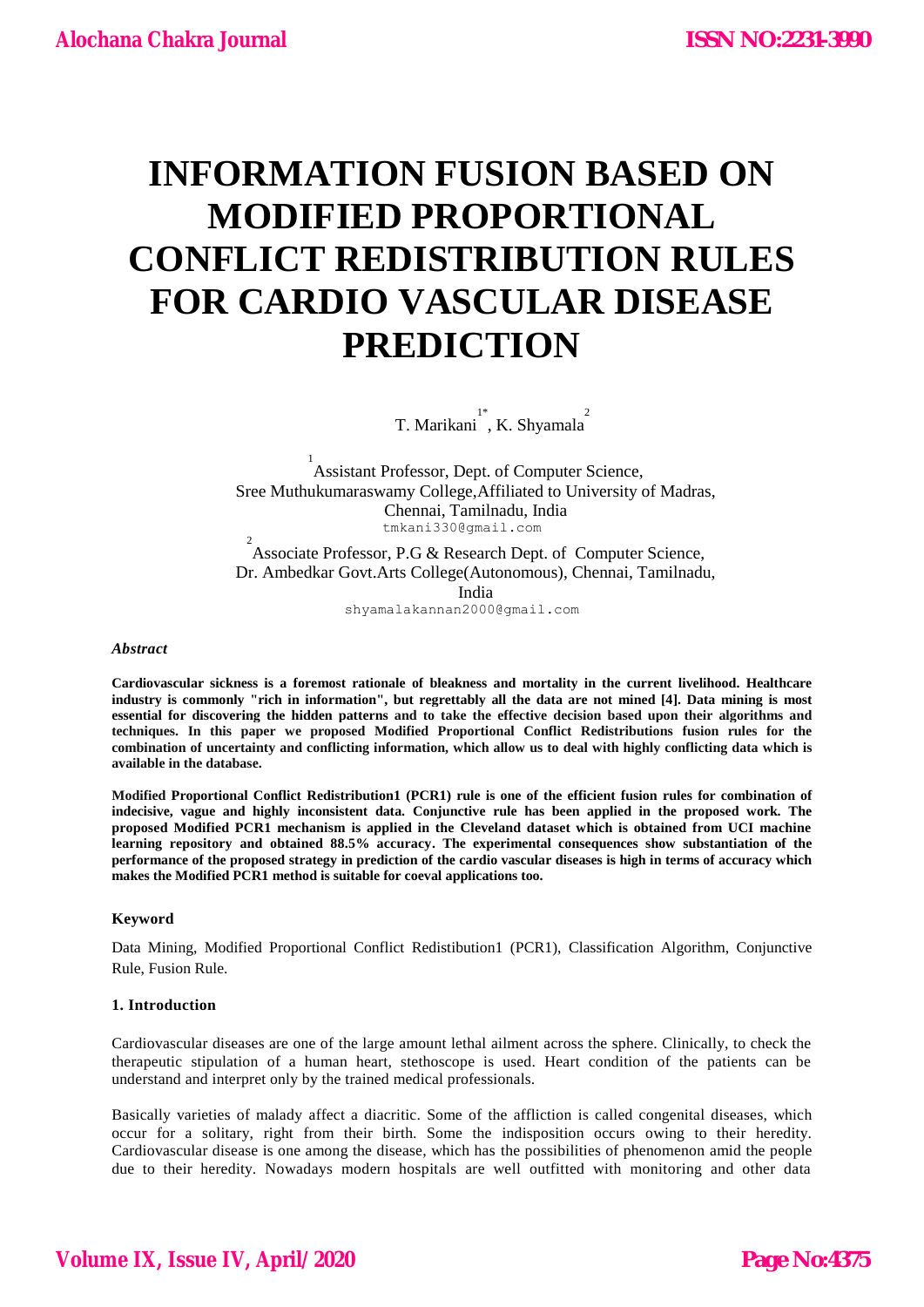collection devices ensuing in massive data which are collected incessantly through health assessment and medical treatment.

This paper presents a machine learning based classification system, to predict the heart disease among the patients. This can be predicted based on few attributes like age, chest pain type, cholesterol, fasting blood sugar, resting electrocardiographic results, exercise induced angina and resting blood pressure [11]. The proposed framework involves prediction of occurrence of heart disease among the patients based on proportional conflict redistribution (PCR1) rule. The PCR1 is the preponderance efficient and effectual redistribution rule, which has been successfully implemented to many problems.

## **2. Literature Work**

Florentin Smarandache et.al. [1], proposed the five version of Proportional Conflict Re- distribution rule (PCR) for information fusion together with numerous examples. In PCR1 the author restricted from the hyper-power set to the power set and without degenerate cases. The PCR rule redistribute the conflicting mass, after the conjunctive rule has been applied, proportionally with some functions depending on the masses assigned to their corresponding columns in the mass matrix. DSMT is an extension of Bayesian theories. DSMT theories have proficient combination of vague, indefinite and highly conflicting sources of information. In this work, the author describe from PCR1 to PCR5. PCR1 basically compute the total conflicting mass. The total mass which is involved in the conflict is distributed to the non-empty set in PCR2. In PCR3, partial conflict involved. That is, instead of using the total conflicting mass, one transfers partial conflicting masses to non-empty sets. PCR4 redistributes the partial conflicting mass to the elements implicated in the partial conflict. PCR5 increases the intricacy of the rules and also the precision of the redistribution of conflicting masses.

F. Smarandache et.al. [2], performed work on PCR1 along with WAO (Weighted Average Operator). Dynamic fusion is introduced by author in this proposed work. The feature of PCR1 is that, it works on degenerate cases as well as on non-degenerate cases. Author applied the proposed work on Smets' rule, Yager's rule, DSm hybrid rule, Murphy"s rule, Dubois-Prade"s rule and Dempster"s rule. Basically the entire rule uses the combination of commutative and associative rule. The hybrid DSm Rule is a new powerful rule of combination. The author widen WAO for the degenerate case, the conflict mass is transferred to non-empty disjunctive form when all non-empty sets together, i.e., when all column sums of all non empty sets are zero.

Purushottam et.al. [3], proposed the exertion on efficient heart disease prediction system using data mining techniques. The author used test and training data to find out the accuracy of the dataset. K-10 fold method is used to test and training dataset and find the accuracy of 86.3% and 87.3% respectively. Compare to other mining techniques this method provide the better results, which help medical practitioner in taking effective decision making about the heart disease level among the patients. Some of the rules generated by proposed systems are original rule, pruned rule and classified rule, rules without duplicates, polish and sorted rule.

Sentz K [4], author explained study of Dempster-Shafer theory offers an option to customary probabilistic theory for the mathematical representation of ambiguity. Author analyzed the three imperative functions in Dempster-Shafer theory. At the foremost stage, analyzed the basic probability assignment function called as bpa. In the second stage, the Belief function (Bel) is analyzed and at the last stage the Plausibility function (Pl) is investigated. Different types of rules are examined in this paper like Yager"s Rule, Inagaki"s Rule, Zhang"s Rule and so on. This theory effectively combines the Bayesian notion of probabilities with the traditional idea of sets. Author explains Dempster-Shafer theory does not dictate a proclamation regarding the probability of the individual constituents of the set or interval.

# **3. Methodologies Used**

#### *3.1 Fusion*

Fusion is assimilation of information that formed from numerous sources and demoralized that conjoining or merging facts from various tasks such as answering questions and decision making. Fusions are basically two types. Static fusion and dynamic fusion.

In static fusion all the belief functions are combined simultaneously.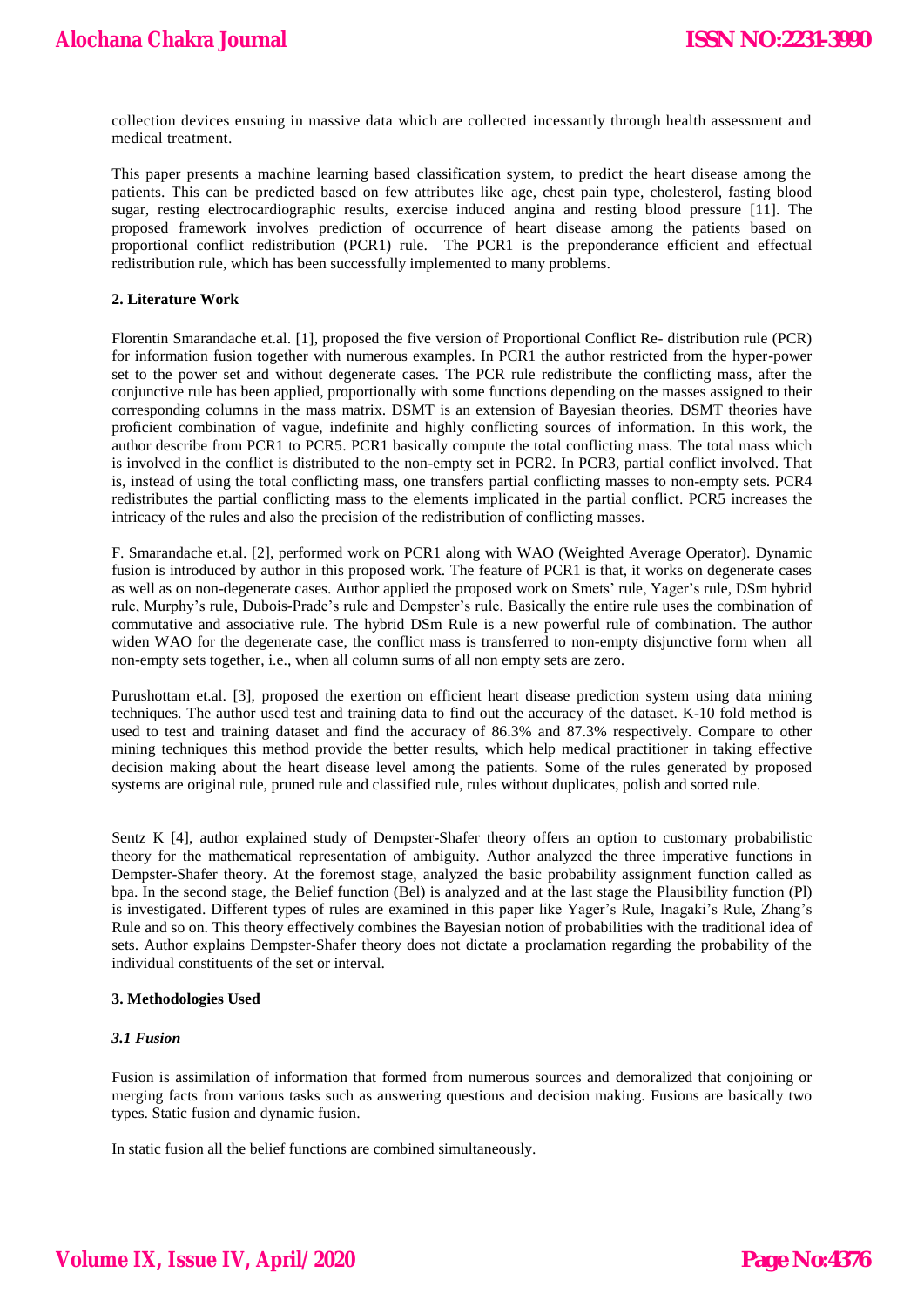In dynamic fusion the belief functions are available sequential one subsequent to another, and the current belief function is restructured by combining itself with a recently obtainable belief function.



**Figure 1. Fusion theory**

The above figure evidently reveals that, we can have input factors and 'n' number of classifiers like  $C_1$ ,  $C_2$ ,  $C_3$ ...... $C_n$  in a fusion. All the input factors are combined together and undergo various classifiers stages and finally the classified data"s are analyzes in the fusion rule and produce the result.

# *3.2 Dezert-Smarandache Theory-DSMT*

The Dezert-Smarandache Theory (DSmT) is well thought-out as an expansion of the Dempster-Shafer (DS) on top of the Bayesian theories. Since, Bayesian theories deal with statistical classifier, whereas DSmT deals with fusion rule. DSmT is an substitute of mathematical probabilistic theory. The fusion process for proficient grouping of uncertain, imprecise and highly conflicting sources of consel. Dempster"s rule transfers the total conflicting mass to non-empty sets proportionally with their resulting stacks [2].

In this paper we modified Proportional Conflict Re-distribution rule (PCR) for information fusion together with heart disease dataset which is available from UCI Cleveland dataset. PCR1 constrained from the hyper-power set to the power set and devoid of degenerate cases gives the same consequence as the Weighted Average Operator (WAO) [3]. The PCR rules redistribute the conflicting mass, after the conjunctive rule has been applied, proportionally with some functions depending on the masses assigned to their corresponding columns in the heap matrix. The subsequent figure 2. Clearly explains the application of DSmT at different level.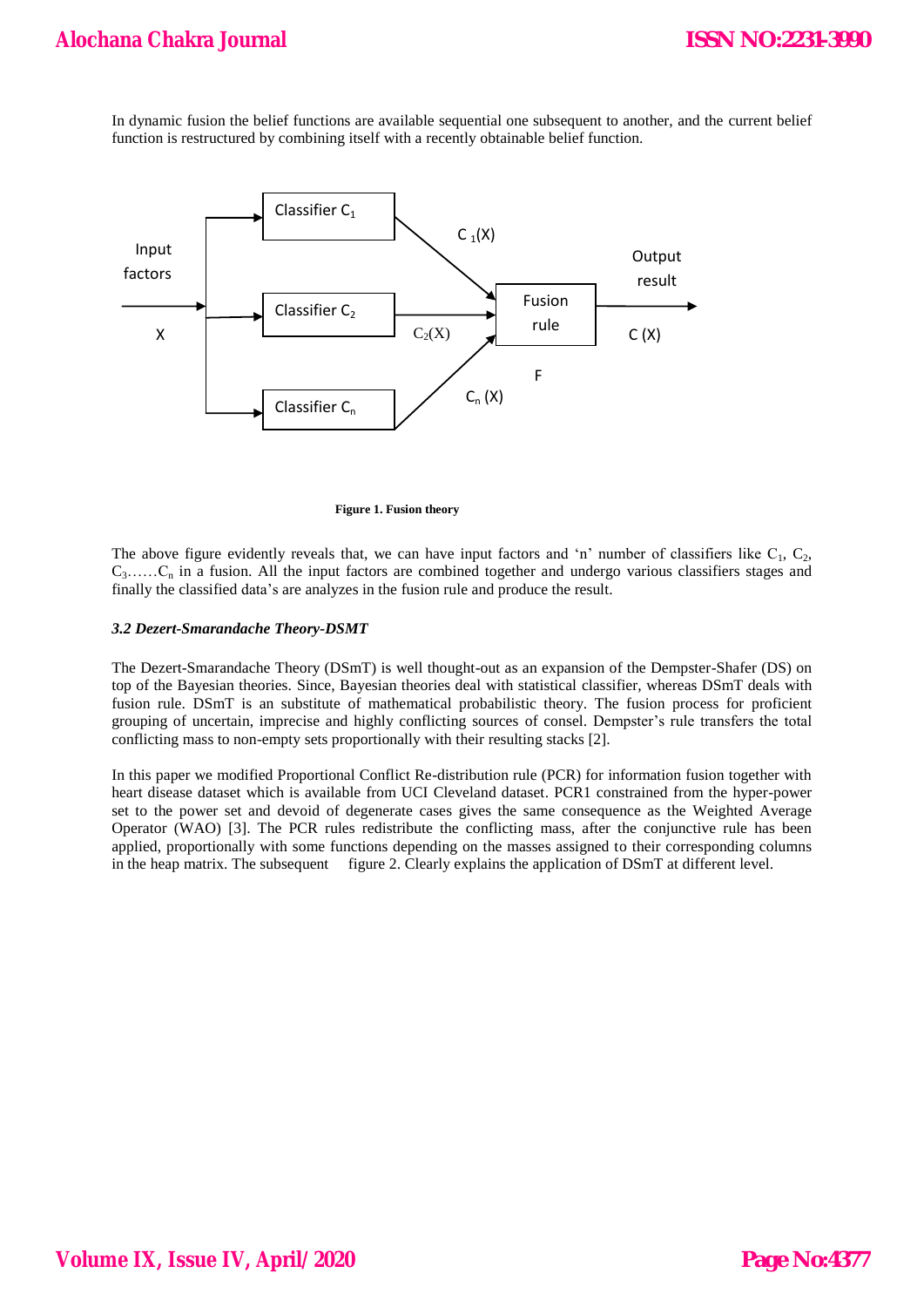

**Figure 2. DSmT for Information fusion**

From the above diagram, it is palpably stated that DSmT application is categorized as different level. The levels are ranged from level 0 to level 5. In level 0, data assessment is carried out i.e., the present condition of the collected data and analysis is carried out. In level 1, object assessment is prepared, that is simultaneous track and identification of data as well as image fusion is done. In level 2, situation assessment is performed i.e., event, association among data and entity determination is performed. In level 3 and 4, impact assessment like risk assessment and process refinement like performance evaluation and management are made simultaneously. In the last stage user refinement is gone through i.e., decision making process is carried out.

# *3.3 Proportional Conflict Redistribution Rule (PCR rule)*

Proportional Conflict Redistributions (PCR) permits us to covenant with extremely contradictory sources for static and dynamic fusion applications [1]**.** It deals with ambiguity and incompatible information which is available in the data. Conjunctive rule has been applied on proportional conflict redistributions. The common theory of PCR rules is to apply the conjunctive rule on the dataset and then redistribute the conflicting masses assigned to their equivalent columns in the mass matrix.

PCR rules are hinge on total or partial conflicting masses, which are moved to the consequent sets proportionally to some functions based on weighting coefficients, which depend on their corresponding mass matrix columns [3]. It relocates conflicting masses to non-empty sets implicated in the conflicts proportionally with reverence to the masses assigned to them. At the beginning stage, PCR calculate the conjunctive rule of the belief masses of sources. Next, it calculate the composite or sectional conflicting masses and redistribute it to the non-empty set, which is involved in the conflicts masses.

# *Advantage of PCR1*

 $\triangleright$  The foremost advantage is that, it can calculate both the total or partial conflict masses.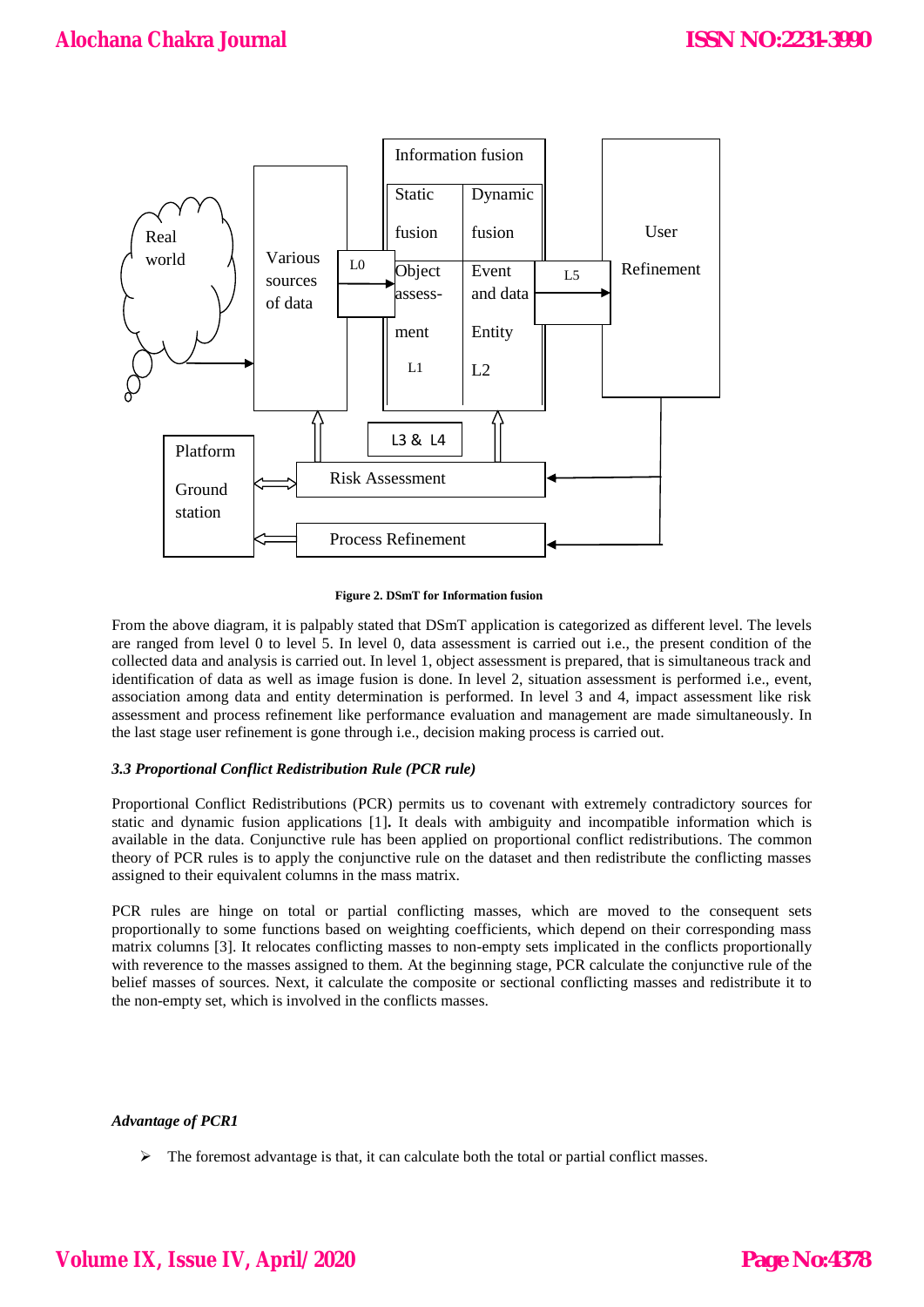- $\triangleright$  The execution of PCR1 rule is very easy and simple.
- $\triangleright$  It is less cost effective and an easy alternative fusion rule for an existing rule.
- $\triangleright$  Very easy to adoptable to PCR1, as it contain simple formula and algorithm.
- As the specificity of knowledge is preserved, PCR1 rule mechanism works fine compare to other rules.
- $\triangleright$  Reflects the majority rules compare to other rules.

#### *3.4 Conjunctive Rule*

If both sources of information are telling the truth, then we apply the conjunctive rule [4], which means consensus between them:

$$
\mathsf{VA} \in S^{\theta}, \text{ one has } \qquad \qquad m_1(A) = \sum_{\substack{X_1 X_2 \in S^{\theta} \\ X_1 \cap X_2 = A}} m_1(X_1) m_2(X_2)
$$

Where the Total Conflicting Mass is:

$$
\begin{matrix} \mathrm{K}_{12} = \sum\limits_{\mathrm{X}_1 \mathrm{X}_2 \in \mathrm{S}^0} \mathrm{m}_1(\mathrm{X}_1) \ \mathrm{m}_2(\mathrm{X}_2) \\ \mathrm{X}_1 \cap \mathrm{X}_2 = \theta \end{matrix}
$$

## *3.5 Qualitative Conjunctive Rule*

The Qualitative Conjunctive Rule (qCR) of  $s \ge 2$  sources is defined similarly to the quantitative conjunctive consensus rule, i.e.

$$
q\ m_{qCR}\left(X\right)=\qquad \sum_{\begin{array}{c}X_{1,\ldots}\ X_{n}\in\ G^{\theta}\\ X_{1}\cap\ X_{n}=X\end{array}}\frac{s}{\prod_{i=1}^{s}q\ m_{i}\left(X_{i}\right)}
$$

The total qualitative conflicting mass is given by

 s K 1…..s = ∑ ∏ q mi (Xi) X1…... Xn € Gθ i = 1 X1∩…∩ Xn= θ

#### *3.6. General Principles of PCR rule*

Let's  $\theta = \{\theta_1, \theta_2, \dots, \theta_n\}$  be the frame of the fusion problem under consideration and two belief assignments m<sub>1</sub>, m<sub>2</sub> : G [0,1] such that  $\sum_{x \in G}$  m<sub>i</sub>(X) =1, where i=1,2. The following are the some of the steps to be proceeded for PCR as follows:

Step 1: Compute the conjunctive rule,  $\angle X \in G$ .

Step 2: Compute the partial or total conflicting masses.

Step 3: Proportionally redistribute the conflicting partial or total mass to non-empty sets.

# **4. Algorithm for Modified PCR1**

# **Volume IX, Issue IV, April/2020**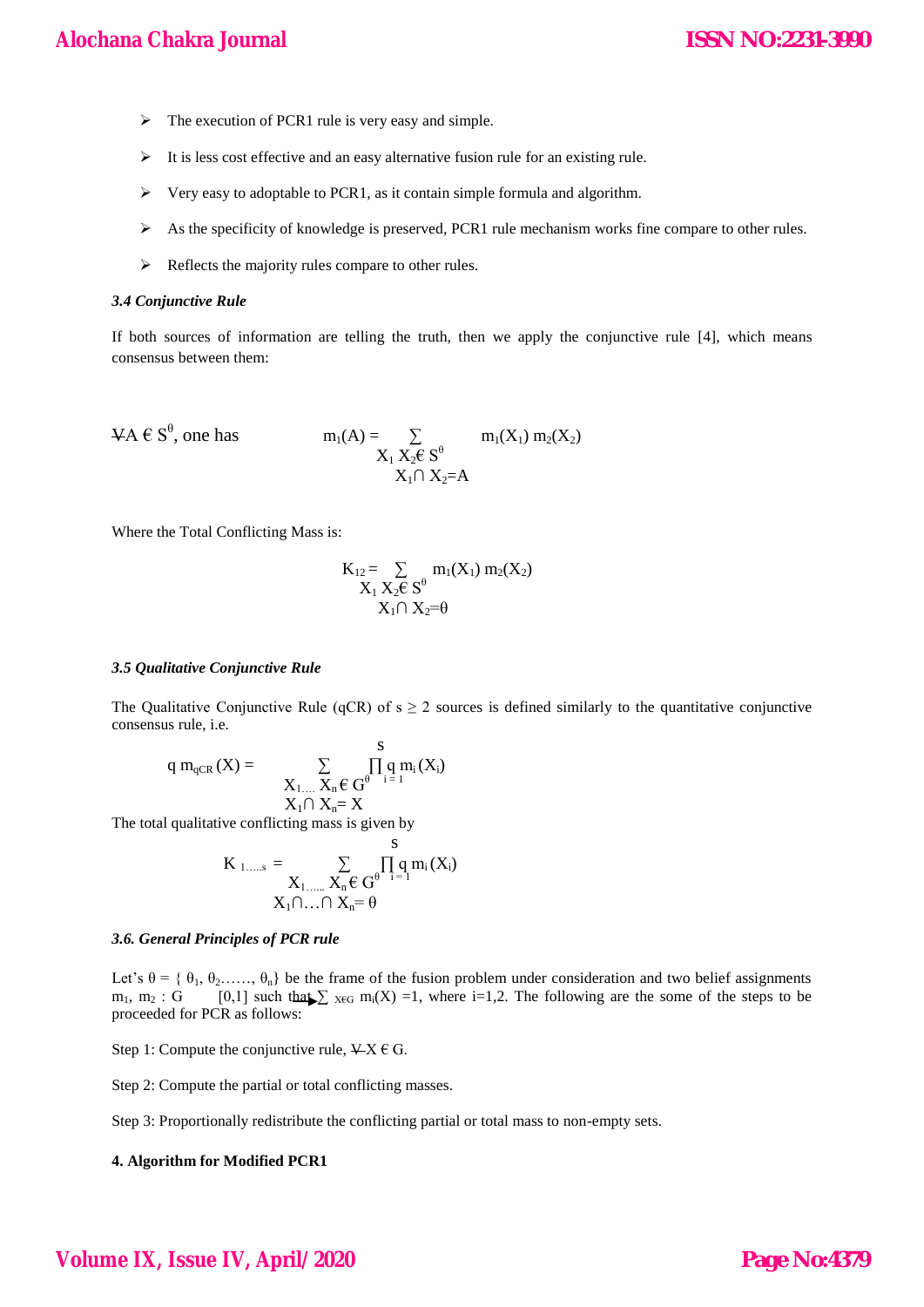*Algorithm 1: Modified Proportional Conflict Redistribution1 Input : Proposition, positive and negative proposition, positive and negative mass, mass\_pcr Output : Accurate predict percentage*

| $1.$ Begin |                                                                    |
|------------|--------------------------------------------------------------------|
| 2.         | Algorithm pcr(data)                                                |
| 3.         | $proposition = find propositions(data)$                            |
| 4.         | positive_proposition=calculate_positive_proposition(data)          |
| 5.         | confilict_proposition=calculate_conflict_proposition(data)         |
| 6.         | positive_mass=calculate_positive_mass(data,positive_proposition)   |
| 7.         | conflict_mass=calculate_conflict_mass(data,conflict_proposition)   |
| 8.         | mass_pcr=update_mass_calculated(data,confilict_mass,positive_mass) |
| 9.         | <i>if</i> ( <i>mass_pcr</i> >=6.25) :                              |
| 10.        | predict="positive"                                                 |
| 11.        | else:                                                              |
| 12.        | $predict="negative"$                                               |
| 13.        | $accuracy = calculate\_accuracy(predict, data outcome)$            |
| 14.        | Return accuracy percentage                                         |
| 15. End    |                                                                    |

The above proposed Modified Proportional Conflict Redistribution algorithm helps to find out the accurate percentage for heart disease prediction among the patients, where the dataset was collected from UCI machine learning repository [11]. In the foremost stage, proposition of the data was designed. In the second stage, positive proposition and conflict proposition of the data was deliberated. Next, the positive mass and conflict mass was calculated based on the positive and conflict proposition. In the line number 8, mass value of the pcr is intended based on the data, positive mass and conflict mass. From line number 9 to 12, it check for if condition, which tries to predict the positive occurrences or negative occurrences of heart disease among the patients in the dataset. Finally, based on the data outcome from the previous condition checking, it calculates the accuracy percentage of heart disease among the patients.

# **5. Result and Discussion**

There are many classification algorithms are available in data mining, such as the Classification tree, Random forest, Decision tree, Naïve Bayes algorithm, Bayesian belief network, Nearest Neighbor algorithm and so on[12]. Among them, we choose the Naïve Bayes algorithm. Naïve Bayes algorithm is one of the statistical classifier. It helps to find out the probability among the data. It is one of the simple and reliable algorithms even for large number of dataset.

Dezert-Smarandache Theory (DSmT) was the extension of Bayesian theory which deals with the fusion process for proficient combination of uncertain, imprecise and highly conflicting sources of information [5]. DSmT deals with fusion rule. As an alternative of applying a direct transfer of partial conflicts onto partial uncertainties as with DSmT, the idea behind the Proportional Conflict Redistribution (PCR) rule is to transfer (total or partial) conflicting masses to nonempty sets involved in the conflicts proportionally with respect to the masses assigned to them by sources.

Since DSmT is an extension of Bayesian theory, the proposed work PCR1 was compared with Naïve Bayes algorithm. As, our previous effort was modification of Modified Multinomial Naïve Bayes algorithm, it produce the accuracy percentage for heart disease prediction as 79.5% for the current dataset and our improved exertion i.e. PCR1 produce 88.5% of accuracy for heart disease prediction. Some other classification algorithms are correlate with the proposed work. The following table and figure help us to understand the work in clear manner.

#### **Table 1. Comparison of various classification algorithms**

| <b>Classification Tree</b> | 71.30 |
|----------------------------|-------|
| Naïve Bayes                | 79.50 |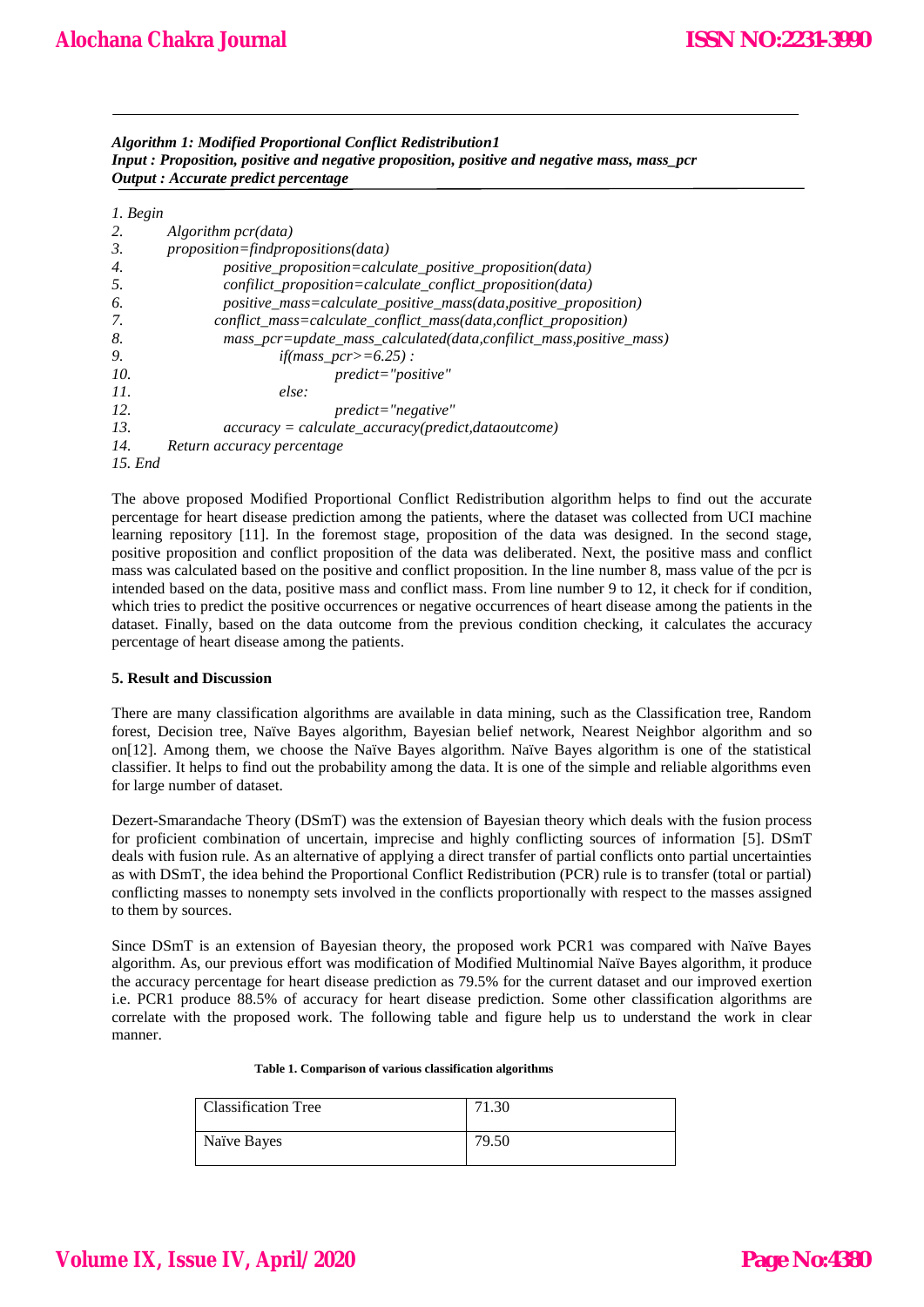| <b>SVM</b>                       | 75.90 |
|----------------------------------|-------|
| <b>Random Forest</b>             | 73.90 |
| Modified Multinomial Naïve Bayes | 74.87 |
| Modified PCR1                    | 88.50 |



 **Figure 3. Comparison of various classification algorithms**

#### **5. Conclusion**

In this paper we proposed the work on Proportional Conflict Redistribution rule (PCR1) in combination of information fusion and it is implemented by applying the conjunctive rule. Basically, PCR1 restricted from the hyper-power set to the power set without degenerating the cases. PCR1 redistribute the total conflicting mass [7]. The experimental outcome signifies that the algorithm can achieve better classification performance compared to other classification algorithm. The major contribution of this work is to help non-specialized doctors to make correct decision about the heart disease risk level prediction. The experimental consequences show substantiation of the recital of the proposed method in prediction of the cardio vascular diseases is high in terms of accuracy which makes the Modified PCR1 method is suitable for real-time applications too.

#### **References**

1. Florentin Smarandache and Jean Dezert, *"Proportional Conflict Redistribution Rules for information Fusion"*, Advances and Applications of DSmT for Information Fusion, ISBN: 1-59973-000-6, pp. 3-68.

2. F. Smarandache and J. Dezert, *"A Simple Proportional Conflict Redistribution Rule"*, International Journal of Applied Mathematics & Statistics (IJAMAS) ISSN: 0973-1377, Vol. 3 (J05), pp.1-36, 2005.

3. Purushottama.C, Kanak Saxenab and Richa Sharmac, *"Efficient Heart Disease Prediction System"*, Procedia Computer Science, ISSN No.1877-0509, pp. 962 – 969, 2016.

4. Sentz K and Ferson S., *"Combination of evidence in Dempster-Shafer Theory"*, SANDIA Tech. Report, ISSN: 2002- 0835, 96 pages, April 2002.

5. Yager R.R., *"On the Dempster-Shafer framework and new combination rules"*, Information Sciences, Vol. 41, pp. 93–138, 1987.

6. Smets Ph and Kennes R., *"The transferable belief model"*, Artificial Intelligence 66 (2), pp. 191-234, 1994.